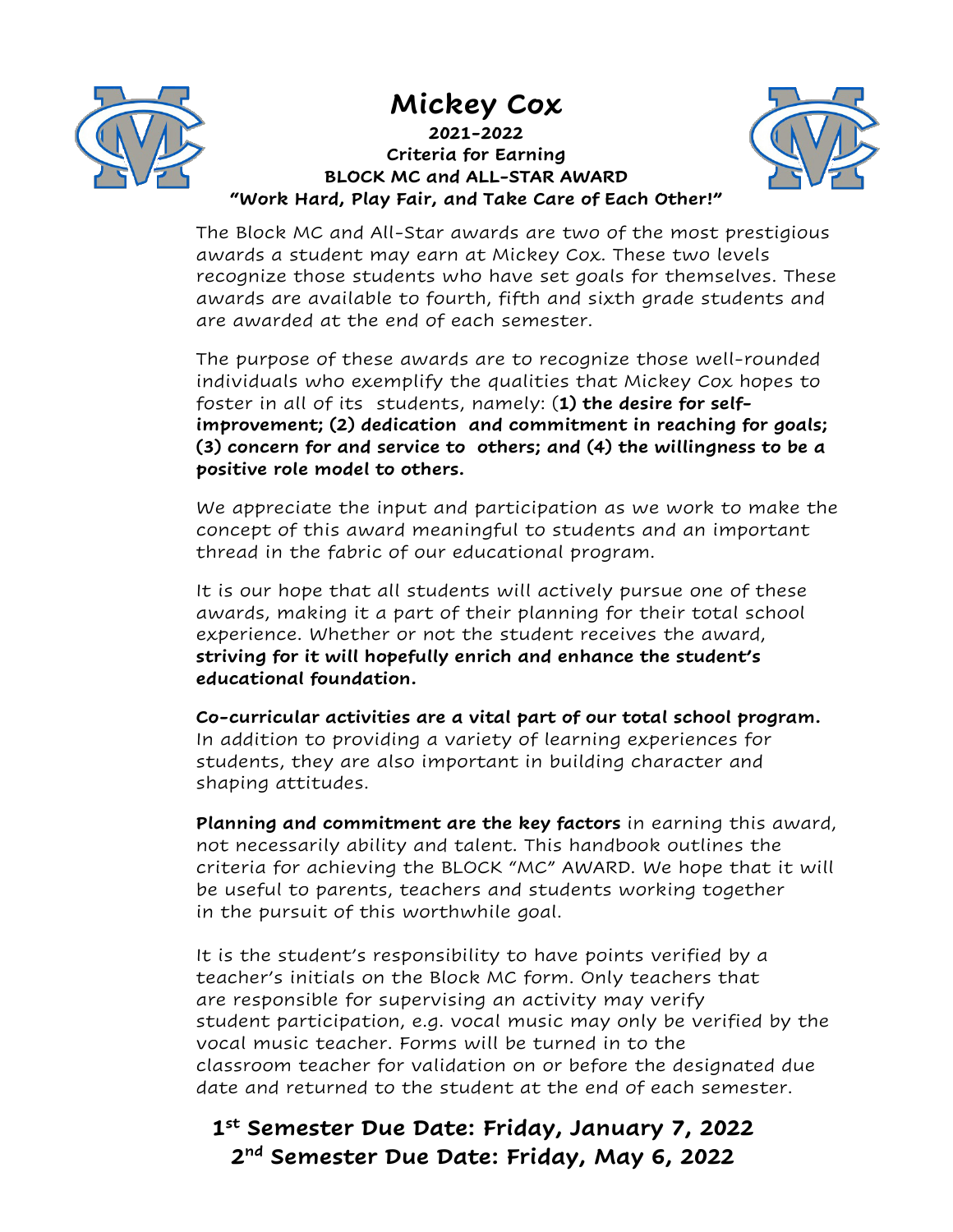## **Mind**

### *A student MUST participate in either science fair or history day to achieve Block MC.*

**Scholarship:** Block MC 4th/5th/6th: Four (4) points per semester All Star: 4<sup>th</sup>/5<sup>th</sup>/6<sup>th</sup>: Three (3) points per semester

Principal's Honor Roll (GPA 4.0), High Honor Roll (3.5-3.9 GPA), Honor Roll (3.0-3.4 GPA) (4<sup>th</sup>/5<sup>th</sup>/6<sup>th</sup>): Students will earn two (2) points per semester (or 1 point per quarter).

**iReady Math and ELA Lessons (4th/5th/6th)**: Students will earn two (2) points per semester (or 1 point per quarter) for completing one lesson per week in ELA and Math and scoring a minimum of 80% on each lesson.

#### **Co-Curricular:**

Block MC 4th/5th/6th: Five (5) points per semester All Star  $4<sup>th</sup>/5<sup>th</sup>/6<sup>th</sup>$ : Four (4) points per semester

**Choice Music: Band/Choir/Strings (5th/6th):** Earning an effort grade of an "O" (Outstanding) both quarters of each semester in the School Choice Music Program earns the student one (1) point per semester.

Recorders: Black Belt (4<sup>th</sup>): Any 4<sup>th</sup> grade student who achieves their Black Belt will earn one (1) point in the 2<sup>nd</sup> semester.

**Oral Interpretation: (4th/5th/6th):** Students may earn one (1) point in this category. The Oral Interpretation Team represents our school at the District Festival. All students may try out for the Oral Interpretation Team; however only those who qualify and participate in this event will receive participation points.

**Essay/Poster Contest (4th/5th/6th):** Participation in any of the essay and/or poster contests offered outside of the school will earn one (1) point per semester. *Participation in this context means submitting a completed poster or essay prepared by the student which is acceptable to the teacher for entry into competition at the school level.*

**GATE (4th/5th/6th):** Students participating in GATE program may earn one (1) point per semester. Points will be earned by consistent participation and completion of all required activities designed by the GATE Coordinator.

**History Day or Science Fair (4th/5th/6th):** Students participating in either History Day or Science Fair may earn one (1) point per semester. *A student MUST participate in either science fair or history day to achieve Block MC.* One (1) Block MC point can be earned per semester by having nor more than 2 unexcused absences from scheduled meetings per semester and by meeting all project deadlines as set for by the Science Fair/History Day advisor.

**B.E.A.R. Club (Be Enthusiastic About Reading) (4<sup>th</sup>/5<sup>th</sup>/6<sup>th</sup>): Students in grades 4-6 may sign up for B.E.A.R.** club. The students will read one book and attend a minimum of six sessions per quarter to receive one (1) point.

**Drama Production (4th/5th/6th):** Student earn one (1) point for participation in the school drama production for the  $1<sup>st</sup>$  semester.

**Chess Club (4th/5th/6th)**: Students participating in Chess Club may earn one (1) point per semester. Points will be earned by consistent participation in required activities designed by the Chess Club advisor.

**Media Masters (4th/5th/6th):** Students may earn one (1) point per semester. Students selected for the Media Masters Club will assist with photography and videography of school events and write articles for various publications.

#### **C.A.F.E. Club: Children and Friends in Education (4th/5th/6th)**

C.A.F.E. Club members may earn (1) point per semester for participation in three C.A.F.E. Club activities per semester. Attendance at monthly meetings does not count as an activity.